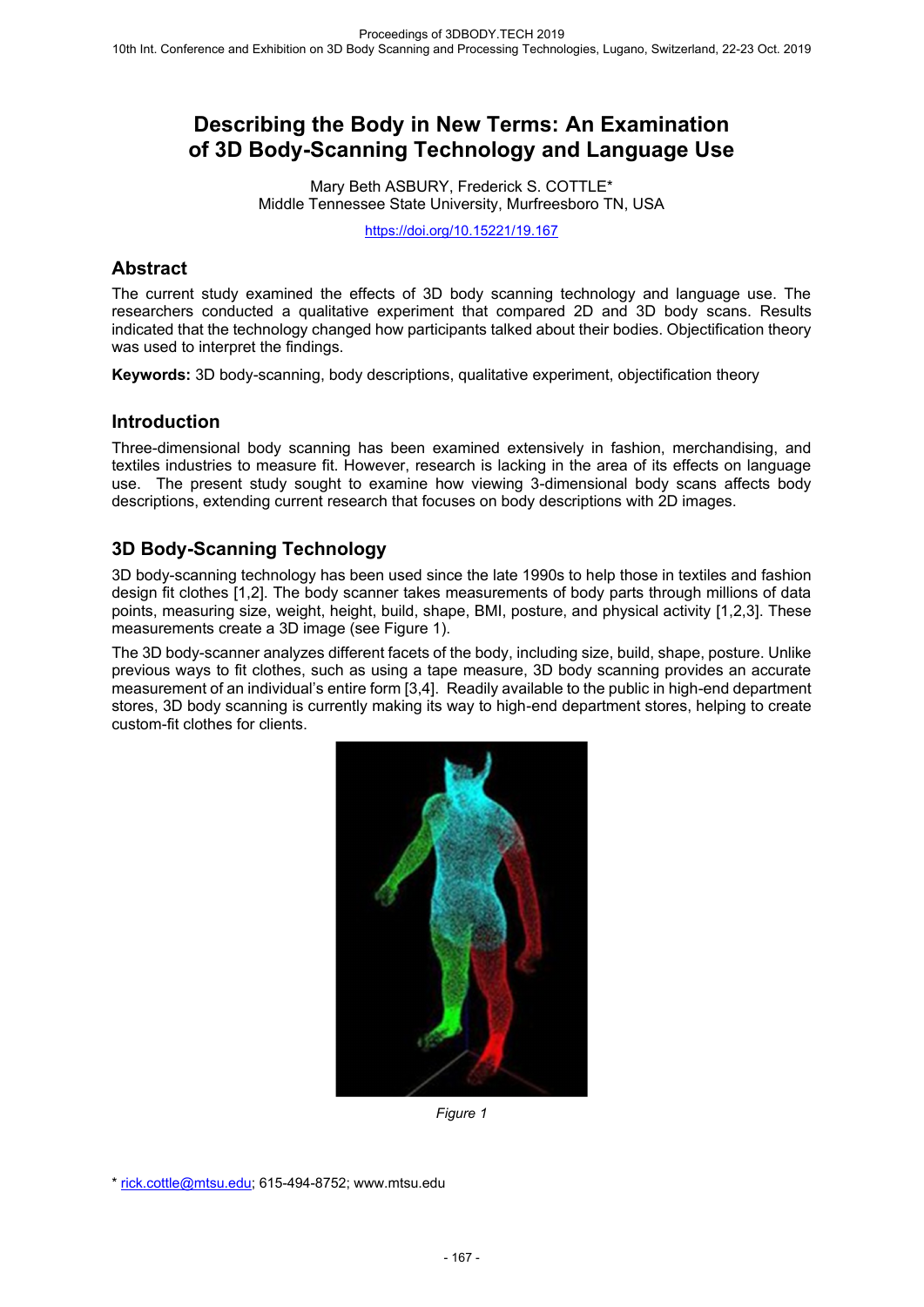# **The Present Study**

Because 3D body scanning is a relatively new technology, scant research examines its perceptions and effects. Current research has primarily looked how this technology influences the creation of garments [5,6] but little else. Since this technology is on its way into stores, we need to understand how individuals perceive and talk about 3D body scanning as well as how, if at all, it changes how individuals talk about their bodies.

To date, there has been little research examining how individuals conceptualize and describe themselves three dimensionally. Most ways that people view themselves is through a 2D medium, such as a mirror. Thus, seeing oneself in a 3D image may influence how people perceive and describe their body. As this 3D technology becomes more prevalent and more advanced, we need to know how to help individuals understand what they are seeing. The present study sought to examine the effects of viewing 3-dimensional body scans on body descriptions.

# **Research Questions**

Based on the literature, we proposed the following research questions:

- RQ<sub>1</sub>: How will body descriptions differ after seeing the scans?
- RQ2: How will body descriptions differ after between two-dimensional and three-dimensional groups?

## **Method**

#### **Participants**

College students in communication and textiles and merchandising courses at a large southeastern university were recruited through class announcements to participate in the study. A total of 24 participants (20 women, 4 men) completed the study. The age range for participants was 18-59, with a mean age of 22 (*SD* = 1.26) with one not reporting. The sample was 71% White, 25% Black, and 4% Asian.

#### **Procedure**

To gather data, we used a qualitative experimental design. Participants were brought into a room beside the scanner lab and were randomly assigned into 2D and 3D groups. After informed consent was signed, they were asked questions about their body and about what they expected to happen during the 3D scan. Their answers were recorded, and we took notes to ensure accuracy. A total of 124.48 minutes were recorded with an average recording of 5 minutes and 41 seconds per interview, total.

Questions included, "What do you think body scanning involves?" and "How would you describe your body?" Once they had answered these questions, participants were taken into the body scanning room. They were given instructions regarding how to step into the scanner and were scanned.

Participants who were assigned to the 2D group were taken back into the room beside the lab. While those who were assigned to the 3D group were kept in the scanning room. Those in the 2D group received a print-out with their scan, and those in the 3D group were asked to sit at the computer. Both groups were then asked to examine the scan. Those in the 3D group were told that they could manipulate the image by moving it and pointing at areas on the image.

After participants studied their images, they were then asked follow-up questions. These questions included, "How real is this image?" "How would you describe this image?" "Based on this image, how would you describe your body?" Once they finished answering questions, participants were debriefed.

#### **Analytical Procedures**

The analysis of the data was guided by thematic analysis. The data were analysed using thematic analysis, where themes are formed by what emerges within the discourse rather than using pre-existing categories [7]. The authors worked together to create initial themes through constant comparison, and these themes were further collapsed into categories vis-à-vis the axial coding process [8]. Any problems with the coding scheme were settled between the authors.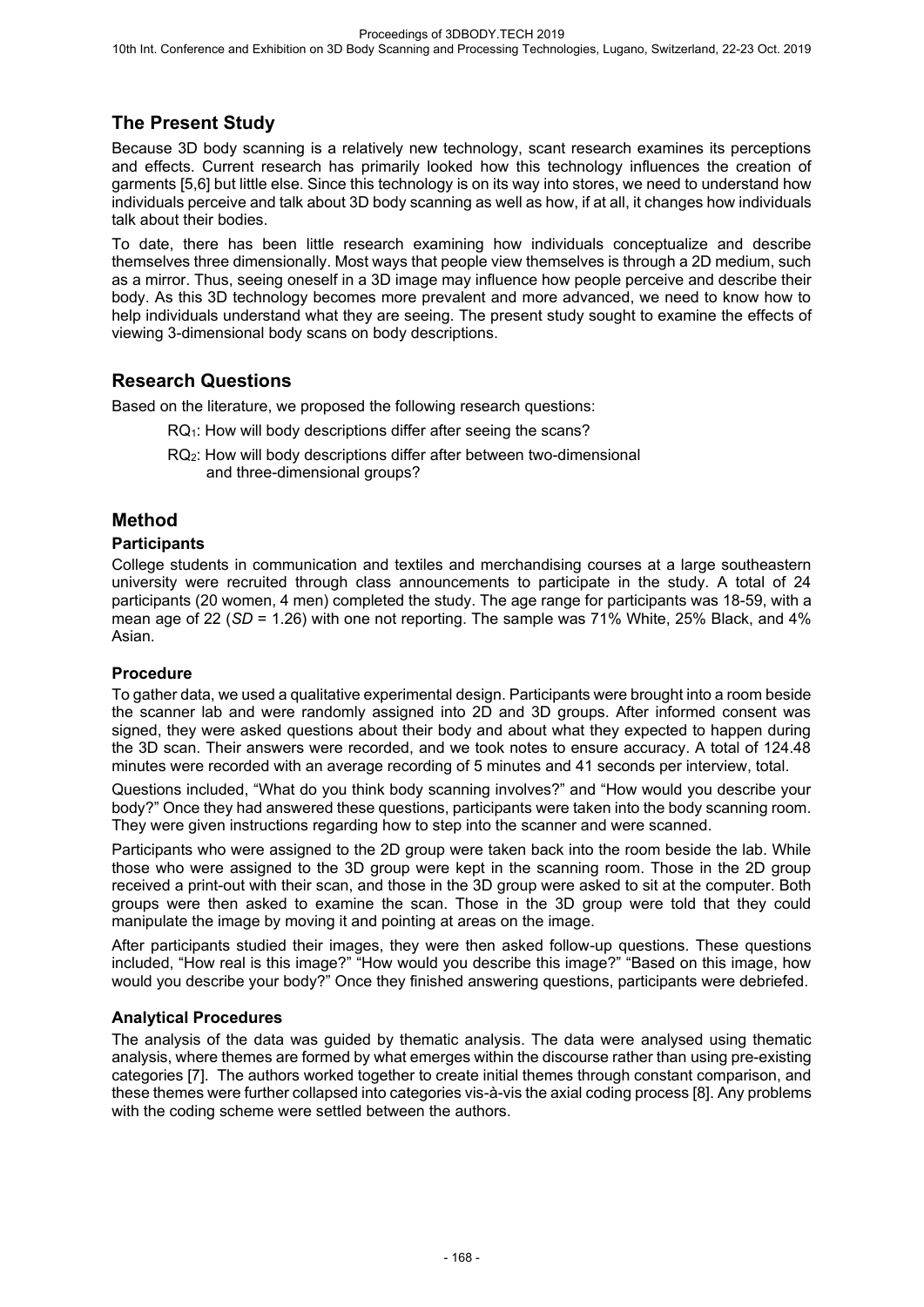# **Results and Analysis**

The first research question examined how body descriptions differed after seeing the scans. For both the 2D and 3D groups, their language was both more specific and more negative after seeing the scans. For example, a female in the 3D group described herself before the scan as, "My body? I guess normal." After the scan, she described her body as, "Definitely fatter than I thought I was." Similarly, a female in the 2D group described her body before the scan as, "uh, fit," and she described herself after the scan as "My posture could be better. I need to lose some weight. I'm a lot larger than I thought I was."

Another female in the 3D group before the scan described herself as

I don't think that I'm, I mean like I'm I guess that I'm 'fit', but I'm not in my own mind, like i'm not overweight technically, i'm the like the correct weight for my size or whatever, my height. My features are somewhat normal I suppose. I personally think that I'm kind of disproportionate, but I don't know if that matters.

After the scan, she described her body by saying

[I look] Different than I would think that I look in my head because again, I didn't think my stomach/torso area does that kind of little thing right there, this is a little bigger than I thought, honestly. And my legs are pretty long in person and they're pretty long in this so it's pretty accurate. It doesn't look like it's like fake by any means. My arms do look a little thick, I feel like I have noodle arms so maybe that's, I don't know, maybe I'm just seeing things. Probably not though.

Additionally, a male in the 2D group described himself before the scan as, "Uh, tall and skinny," and after the scan described himself as, "Um, tall, and a little bit thicker than what I thought."

Moreover, another theme of depersonalization emerged from both groups, referring to their body as "it" or "the image." For example, one female in the 2D group noted, "It was a bit too real. I need to work out after looking at that." Another female in the 2D group said, "It just kinda looks like…the outline of my body without my face in it, or the shape."

Similarly, a female in the 3D group said, "I guess it was so real," and another female in the 3D group said, "I feel like it's very real. The realest image I've seen of myself." A male in the 3D group said,

I would describe the image as someone who is physically fit, I would describe the image as the the different contrast between the red and green is a little confusing. I was to know what the red means compared to the green on my legs. But as far as the rendering itself, it is very, very simplistic.

The second research question examined differences between body descriptions of 2D and 3D groups. Both groups had similar reactions to seeing their body, whether it was 2D or 3D. There were not enough differences to create a theme that differed between the two groups.

## **Discussion**

This study sought to examine how viewing 3-dimensional body scans influences communication about the body. Participants were randomly assigned to 2D and 3D groups and were asked questions about their body prior to and after viewing their body scans. Results indicated that participants used more negative and more specific language when describing their bodies after viewing the body scans, regardless of the 2D and 3D groupings. In addition, participants depersonalized their body descriptions after seeing the body scans, referring to their bodies as "it" and "the image."

Based on these findings, objectification theory [9] provides a framework for understanding these phenomena. Objectification theory posits that when one objectifies their body, they separate the body from the person [9,10]. This then leads to self-objectification, where individuals internalize others' views of themselves, becoming "an object to be looked at" [9]. Self-objectification, then, becomes a subconscious process in which individuals habitually consider and monitor their appearance, leading to various negative consequences, including low body satisfaction[11], low body esteem[12], eating disorders [10, 13], and body shame [14] Although objectification theory was originally associated primarily with women, recent studies [15,16,17] have shown that men also experience selfobjectification, specifically in the areas of fitness and muscularity.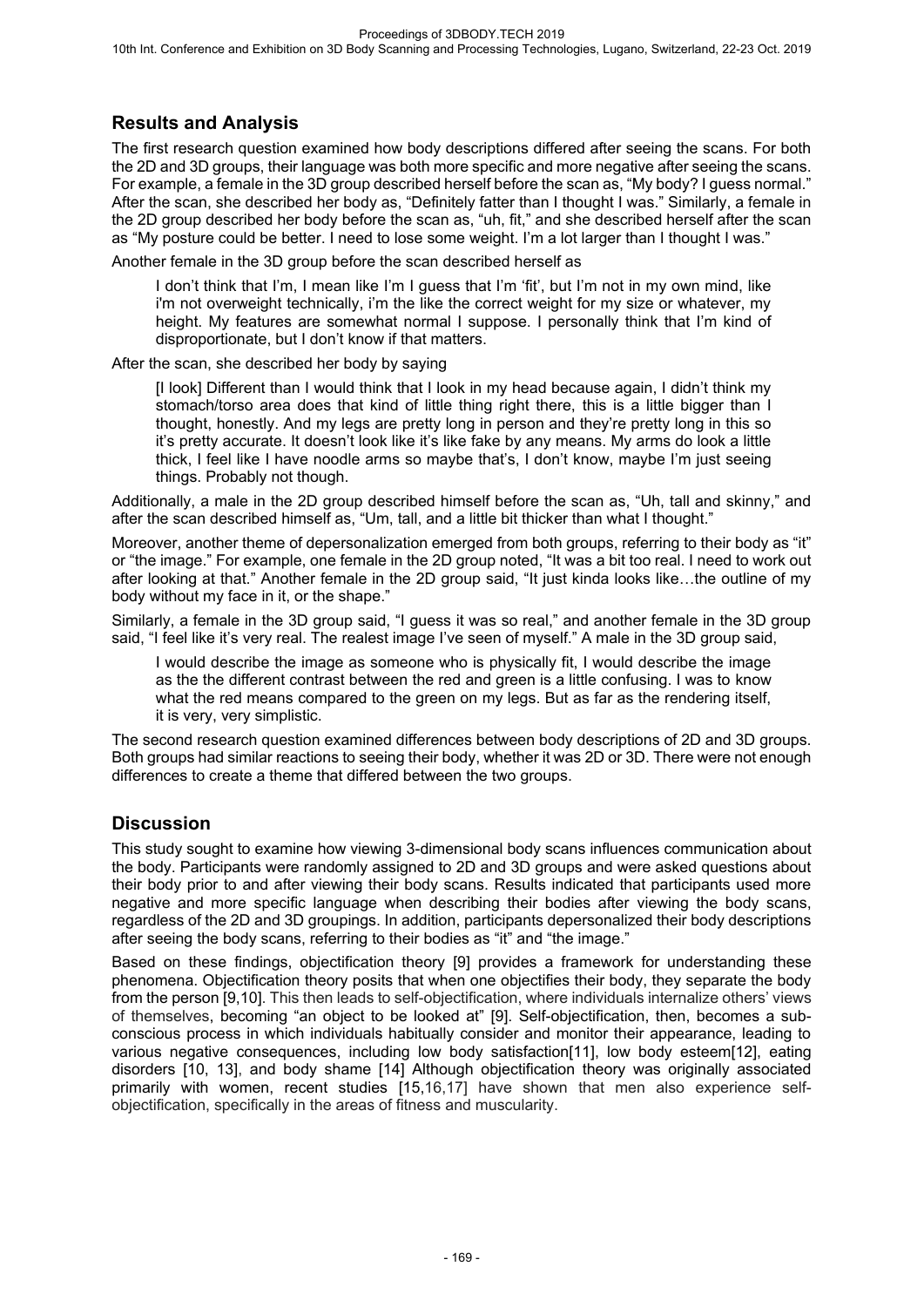The findings reflect the tenants of objectification theory in several ways. First, when describing their body scans, participants turned their body into an object. A consequence of self-objectification is a reduction in internal awareness, creating an inability to express emotions and recognize physiological states [14]. Although results have been mixed regarding this postulation of the theory, it seems that this phemonenon may be reflected in this study. Participants were at a loss of words when asked to describe the image. Thus, the *best* way for them to describe it was through seeing their bodies as objects.

Similarly, objectification theory applies to these results because of the specificity and negativity associated with the body scans. Self-objectification processes lead to body shame and anxiety [18] and this was reflected in their responses. Research has consistently shown that white women experience more self-objectification than those of other groups [18], and White women were the majority of the sample. Thus, this negativity supports current research regarding self-objectification.

### **Limitations and Future Research**

While this study provides a starting point to analyse 3D body-scanning and communication, there were limitations. While we tried to create the 3D medium for the participants, they were looking at the 3D model on a 2D medium, the computer. We tried to control that issue by having participants manipulate and look at the image from all angles, it was not fully 3D.

# **Conclusion**

Comparing the themes between 2D and 3D perceptions helps us begin to understand self-perceptions, ideal images, and body realities. Having developed body images in a 2D environment enables people to shape their perceptions of who they are and how they look. However, this changes when viewing the body three-dimensionally and having an understanding of this process is an initial step of selfactualization and awareness.

### **References**

- [1] Connell, L. J., Ulrich, P. V., Brannon, E. L., Alexander, M., & Presley, A. B. (2006). Body shape assessment scale: Instrument development for analyzing female figures. Clothing and Textiles Research Journal, 24(2), 80-95.
- [2] Simmons, K., Istook, C., & Devarajan, P. (2004a). Female figure identification technique (FFIT) for apparel. Part I: Describing female shapes. Journal of Textile and Apparel, Technology and Management, 4(1), 1-16. doi: 10.1.1.200.7907
- [3] Azouz, Z. B., Rioux, M., Shu, C., & Lepage, R. (2006). Characterizing human shape variation using 3D anthropometric data. Visual Computer, 22(5), 302-314. doi: 10.1007/s00371-006- 0006-6
- [4] Allen, B., Curless, B., & Popovic, Z. (2003). The space of human body shapes: Reconstruction and parametrization from range scans. *ACM Transactions on Graphics*, *22*  (3), 587-594. doi: 10.1145/1201775.882311
- [5] Daanen, H. A., & Psikuta, A. (2018). 3D body scanning. In Automation in Garment Manufacturing (pp. 237-252). Woodhead Publishing. doi: 10.1016/B978-0-08-101211- 6.00010-0
- [6] Schwarz-Mueller, F., Marshall, R., & Summerskill, S. (2018). Development of a positioning aid to reduce postural variability and errors in 3D whole body scan measurements. Applied Ergonomics, 68, 90-100. doi: 10.1016/j.apergo.2017.11.001
- [7] Lindlof, T., & Taylor, B. (2002). Qualitative communication research methods (2nd ed.). Thousand Oaks, CA: Sage.
- [8] Charmaz, K. (2014). Constructing grounded theory (2nd ed.). Thousand Oaks, CA: Sage.
- [9] Fredrickson, B. L., & Roberts, T. A. (1997). Objectification theory: Toward understanding women's lived experiences and mental health risks. Psychology of women quarterly, 21(2), 173-206. doi: 10.1111/j.1471-6402.1997.tb00108.x
- [10] Muehlenkamp, J. J., & Saris–Baglama, R. N. (2002). Self–objectification and its psychological outcomes for college women. Psychology of Women Quarterly, 26(4), 371-379. doi: 10.1111/1471-6402.t01-1-00076